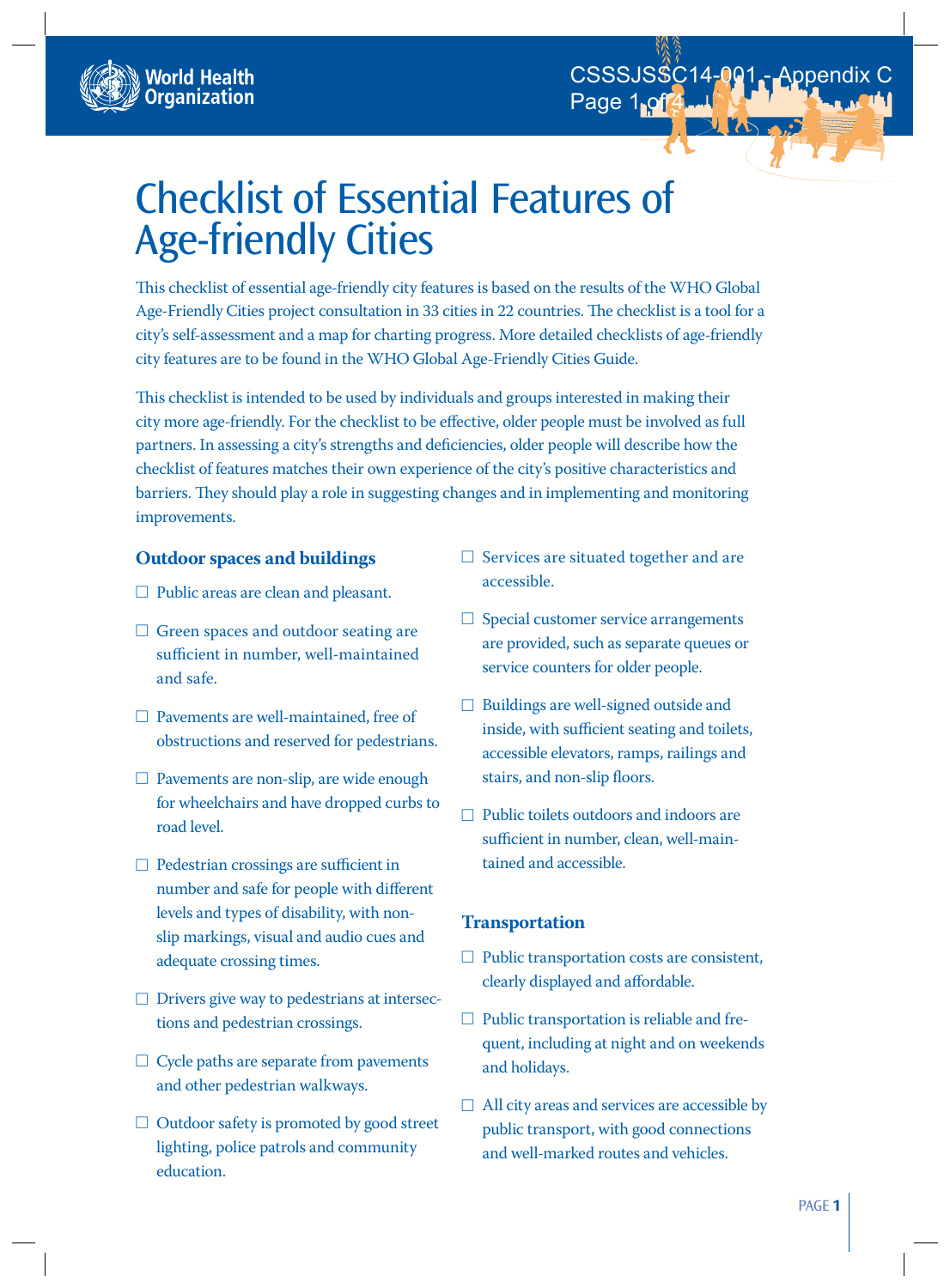- ☐ Vehicles are clean, well-maintained, accessible, not overcrowded and have priority seating that is respected.
- $\Box$  Specialized transportation is available for disabled people.
- ☐ Drivers stop at designated stops and beside the curb to facilitate boarding and wait for passengers to be seated before driving off.
- $\Box$  Transport stops and stations are conveniently located, accessible, safe, clean, welllit and well-marked, with adequate seating and shelter.
- $\Box$  Complete and accessible information is provided to users about routes, schedules and special needs facilities.
- $\Box$  A voluntary transport service is available where public transportation is too limited.
- $\Box$  Taxis are accessible and affordable, and drivers are courteous and helpful.
- ☐ Roads are well-maintained, with covered drains and good lighting.
- $\Box$  Traffic flow is well-regulated.
- $\Box$  Roadways are free of obstructions that block drivers' vision.
- $\Box$  Traffic signs and intersections are visible and well-placed.
- ☐ Driver education and refresher courses are promoted for all drivers.
- $\Box$  Parking and drop-off areas are safe, sufficient in number and conveniently located.
- $\Box$  Priority parking and drop-off spots for people with special needs are available and respected.

### **Housing**

- $\Box$  Sufficient, affordable housing is available in areas that are safe and close to services and the rest of the community.
- $\Box$  Sufficient and affordable home maintenance and support services are available.
- $\Box$  Housing is well-constructed and provides safe and comfortable shelter from the weather.
- $\Box$  Interior spaces and level surfaces allow freedom of movement in all rooms and passageways.
- $\Box$  Home modification options and supplies are available and affordable, and providers understand the needs of older people.
- $\Box$  Public and commercial rental housing is clean, well-maintained and safe.
- $\Box$  Sufficient and affordable housing for frail and disabled older people, with appropriate services, is provided locally.

## **Social participation**

- $\Box$  Venues for events and activities are conveniently located, accessible, well-lit and easily reached by public transport.
- $\Box$  Events are held at times convenient for older people.
- □ Activities and events can be attended alone or with a companion.
- $\Box$  Activities and attractions are affordable, with no hidden or additional participation costs.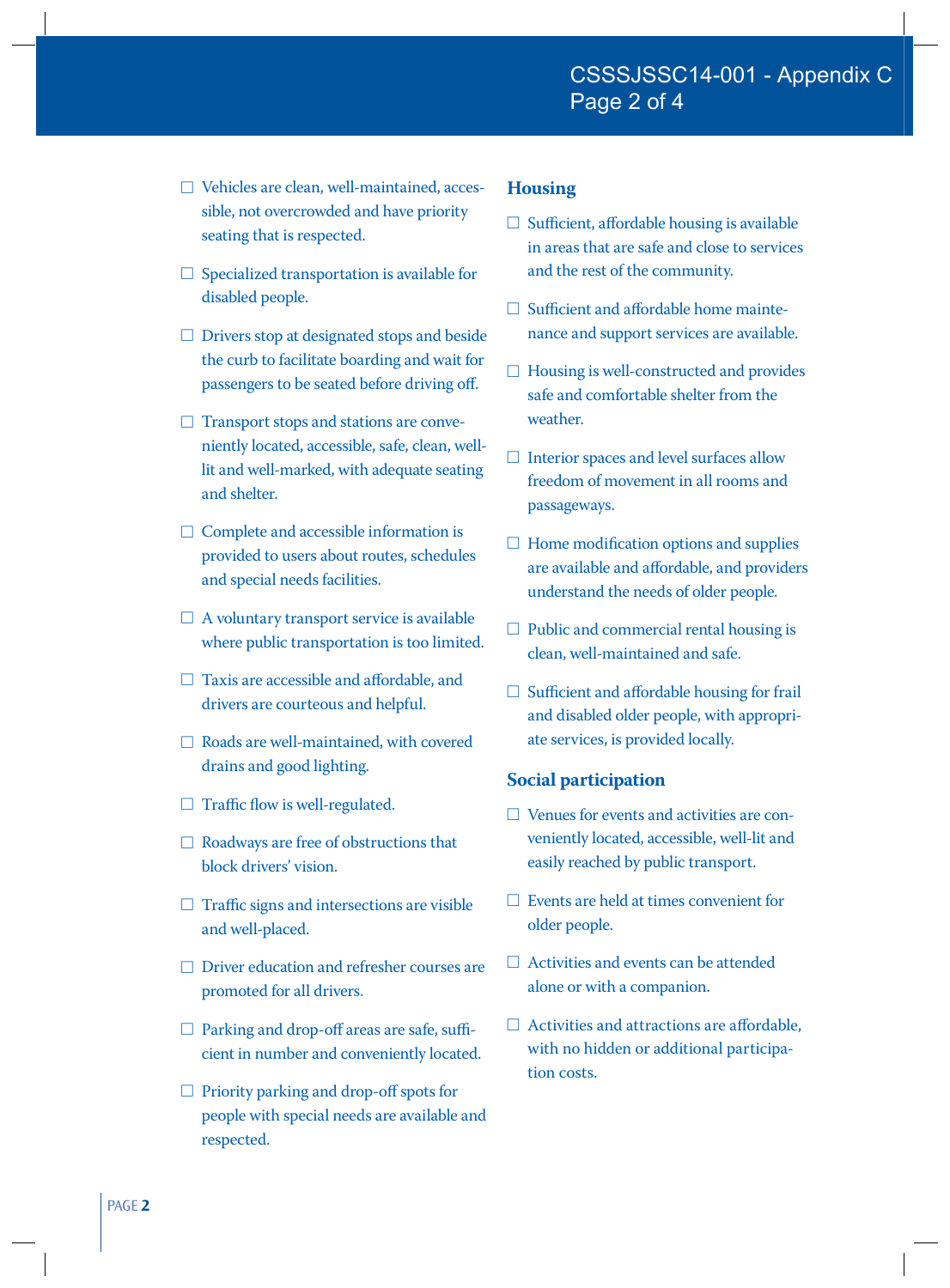- □ Good information about activities and events is provided, including details about accessibility of facilities and transportation options for older people.
- $\Box$  A wide variety of activities is offered to appeal to a diverse population of older people.
- □ Gatherings including older people are held in various local community spots, such as recreation centres, schools, libraries, community centres and parks.
- $\Box$  There is consistent outreach to include people at risk of social isolation.

#### **Respect and social inclusion**

- □ Older people are regularly consulted by public, voluntary and commercial services on how to serve them better.
- $\Box$  Services and products to suit varying needs and preferences are provided by public and commercial services.
- $\Box$  Service staff are courteous and helpful.
- $\Box$  Older people are visible in the media, and are depicted positively and without stereotyping.
- ☐ Community-wide settings, activities and events attract all generations by accommodating age-specific needs and preferences.
- $\Box$  Older people are specifically included in community activities for "families".
- □ Schools provide opportunities to learn about ageing and older people, and involve older people in school activities.
- $\Box$  Older people are recognized by the community for their past as well as their present contributions.
- □ Older people who are less well-off have good access to public, voluntary and private services.

### **Civic participation and employment**

- $\Box$  A range of flexible options for older volunteers is available, with training, recognition, guidance and compensation for personal costs.
- $\Box$  The qualities of older employees are wellpromoted.
- $\Box$  A range of flexible and appropriately paid opportunities for older people to work is promoted.
- $\Box$  Discrimination on the basis of age alone is forbidden in the hiring, retention, promotion and training of employees.
- ☐ Workplaces are adapted to meet the needs of disabled people.
- ☐ Self-employment options for older people are promoted and supported.
- $\Box$  Training in post-retirement options is provided for older workers.
- $\Box$  Decision-making bodies in public, private and voluntary sectors encourage and facilitate membership of older people.

## **Communication and information**

- $\Box$  A basic, effective communication system reaches community residents of all ages.
- $\Box$  Regular and widespread distribution of information is assured and a coordinated, centralized access is provided.